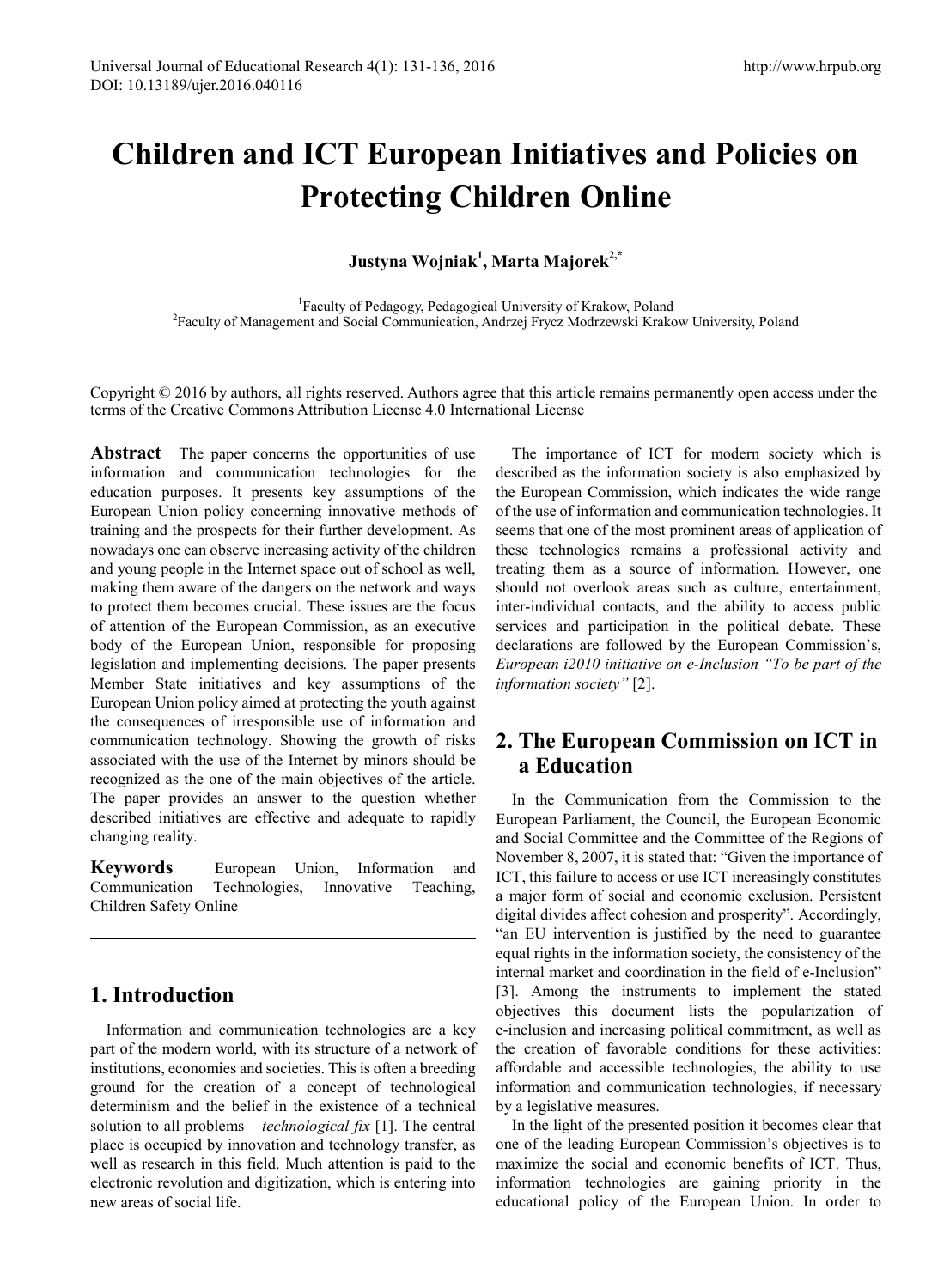achieve this state of affairs is to raise the level of skills in this area, with particular emphasis on so-called digital and media literacy.

Effective use of the opportunities offered to the individual by Information and Communication Technologies requires above all the development of awareness and understanding of the relationship of technology with the wider social system [4]. Without a certain level of knowledge and skills it is impossible to understand the role and importance of technology in social, political and economic decision-making processes, as well as the feedback that occurs at the interface between society and technology [5].

Therefore, the European Commission, meeting these needs, takes the initiative to support the development of the information society stimulating the use of new technologies. Among these one can mention the activities of the eLearning Program in 2004-2006, aimed at promoting the use of multimedia and the Internet in different areas of teaching and learning, both of a formal and informal type, addressed to children and young adults [6]. The starting point of the program is an *eLearning Action Plan – Designing Tomorrow's Education* and *Lifelong Learning Initiative 2001-2003* [7], which clearly expressed the view that the inclusion of technological tools in the educational process is an essential prerequisite for the quality, diversity and efficiency of European education systems.

As the younger generations are becoming more active in the online environment, the use of the Internet does not make them difficulty out of school as well. However, one should not forget about dangers to which children and adolescents are exposed while using these tools. Hence, the strengthening of cooperation at the European and international level becomes necessary, not only to combat cybercrime, but also crimes such as the sexual exploitation of children and the distribution of online materials with such content [8].

### **3. Children and Adolescents Online – Activities and Risks**

The above mentioned opinion is fully justified if we take into account European statistics on the activity of children and adolescents in Internet space. The authors of the report *EU Kids Online* of October 2012 analyzed the current situation in 33 countries, including 27 EU Member States and candidate countries (Croatia and Turkey), as well as in the European Economic Area and in Russia [9]. According to the data, which provides the *EU Kids Online* report, the use of the Internet is somehow inscribed in the everyday lives of young people, since 60% of 9-16-year-olds use the web every day or almost every day. The most common place to use it is their house (87%), followed by school (63%). The ways of access are diversified: children and young people use the Internet from a computer (49%), mobile phones and other mobile devices (33%). It is worth noting that 60% of 9-16-year-old internet users in Europe go online daily, and a

further 33% go online at least weekly. What is crucial, children go online on more personal and mobile devices, making it hard for their parents to guide their online activities [10].

Referring to the purpose of using the Internet, one can point to a number of key areas. The most popular is the use of the network for preparation for classes (85%), followed by games (83%), watching video materials (76%), instant messaging (62%). To a lesser extent, the Internet is used to upload images (39%) and news (31%), or used as a tool to use file sharing services used for (16%) or blogging (11%). Moreover, 59% of young people aged 9-16 years have a profile on a social network site, this group is the largest among the 15-16-year-olds and it is 82%, however, already 26% of 9-10-year-old also have a profile on these sites [11]. According to latest reports, many children believe they are more social since having a smartphone, not least because phones are always to hand and some of the apps they use provide communication free of charge (via WiFi) [12].

Taking into account the results for each country, the authors of the report have identified four main groups [13]. The first is characterized by a tendency towards a smaller range of Internet usage and lower risk (*lower usage, lower risk*). This group contains the following countries: Austria, Belgium, France, Germany, Greece, Hungary and Italy. Children in these countries have the lowest usage of the Internet and are thus below the average level of risk. However, with the increase in the scope of the use of this medium the risk also may increase. In the second group we are dealing with a smaller scope of usage of the Internet and a certain degree of risk (*lower use, some risk* ). Spain, Ireland, Portugal and Turkey have been included to this group. Although the level of Internet usage by children is the lowest here, but there are certain risks. The third group is described as high level of usage and a certain degree of risk (*higher usage, some risk*). This tendency exists in Cyprus, Finland, the Netherlands, Poland, Slovenia and the UK.

The limited degree of risk is associated with campaigns to increase awareness of the risks and promote parental control strategies which are being implemented in these countries. The last group is characterized by both a high level of Internet usage and a high level of risk (*higher usage, higher risk*). It consists of such countries as: Bulgaria, the Czech Republic, Estonia, Lithuania, Romania and the Nordic countries: Denmark, Norway and Sweden. What is noteworthy, this division does not result from the wealth of the country, as this group includes both wealthy Scandinavian countries and countries of Central and Eastern Europe. The authors describe this group using the term "new usage, new risk" which suggests new ranges of Internet usage, with the emergence of new threats.

In the light of the *EU Kids Online* report, as many as 41% of young people aged 9-16 years have experienced a variety of behaviors that they found threatening or disturbing, and among 15-16-year-olds the figure was 63%. More concerning, however, is that in the group of children aged 9-10 it was 14%. Investigated children considered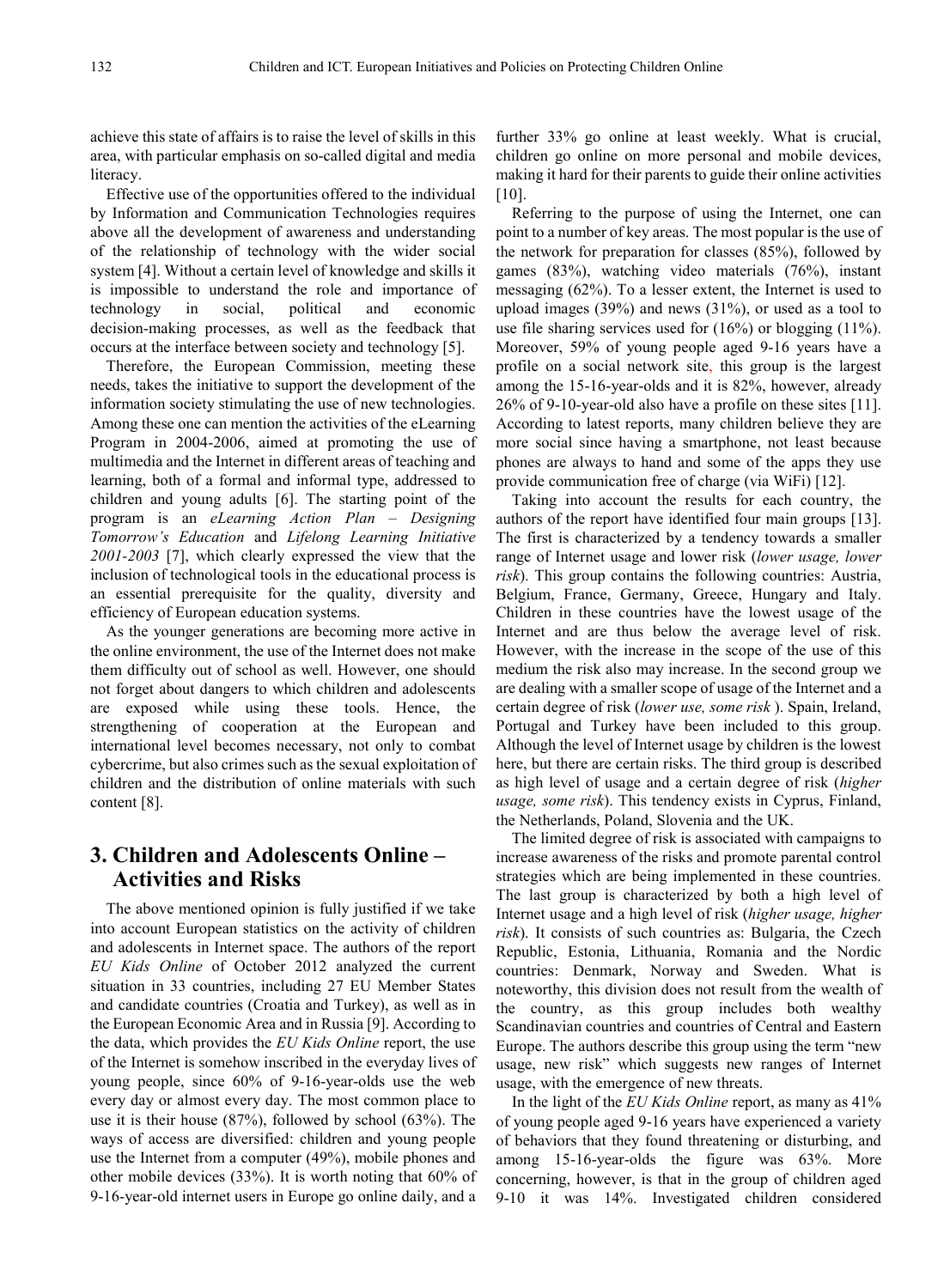pornographic, promoting hatred and aggressive attitude, presenting cases of anorexia, drug addiction and suicide as threatening or disturbing behavior. Compared with 2010, the European 11- to 16-year-olds are now more likely to be exposed a hate messages. This number has increased from 13% to 20%. [14] Among 11-16-year-olds 64% know how to block unwanted contacts, the same group also declares the ability to search the network for security tips from unwanted behaviors or contacts. More than half can change privacy settings (56%) or are able to block unwanted content  $(51\%)$ [15].

Taking it into consideration, making children aware of the dangers on the network and ways to protect them becomes crucial. The central part in this process falls to parents and teachers. Issues related to security in the network are the focus of attention of the European Commission, which emphasized six key elements [16]. Among them should be noted safe online behavior, which is understood as paying attention to the dangers of improper or unlawful interest in children. This issue connects directly to the protection of privacy and non-disclosure of personal information, such as address, phone number or name of the school, as this data could help identify the child by the unwanted person.

Cyberbullying is another phenomenon, which one should pay special attention to. It is necessary to instruct students about the manifestations of this phenomenon, especially the transmission of offensive or embarrassing photos or messages by e-mail, placing them in blogs, profiles or websites, spreading rumors or stealing one's identity. In any case, teachers should emphasize the need for reporting such activities to parents or educators. Equally important is making students aware of the principles of obtaining and copying the content, thus the matter of copyright in relation to materials available on the network and to the limitations that are associated with their distribution and reproduction.

In the context of children safety one should not overlook the problem of making direct contact with the people they met in the network. The most important thing is alerting children to the possibility of manipulation and the potential danger that may occur while meeting such a person and focusing on necessary precautions.

In the context of network security issue relatively little attention is given to the safe use of mobile phones. This issue, however less exposed, seems important as most phones today have internet access, so there is also a need for similar precautions in disclosing personal data, as well as to warn young people in order to avoid sharing their phones. Other areas of network security issues refer to online gaming addiction, shopping on the web and spreading viruses.

### **4. Promoting Children's Safety Online – National and Supranational Policies**

It should be emphasized that at the elementary level of education, the issue of security in the network as part of the

curriculum is mostly informal. For example, in Poland it is carried out by class teachers or within an integrated curriculum, often in the form of a project or group work. At the secondary level this topic is included in the field of information and communication technology or computer science. It can be also a part of general subjects, for instance in Portugal it is a part of civic education or in the UK it is incorporated in health and wellbeing education [17].

Issues concerning network security are addressed by both teachers in the area of information and communication technologies, as well as by teachers of other subjects, depending on the specific solutions adopted in the particular country [18]. The first model exists in Bulgaria, Cyprus, Latvia and Poland. In other countries, where the issue of network security is a part of the curriculum or belongs to integrated education, the appropriate teachers are responsible for the implementation of this content during their classes. In some cases, school authorities can assign a teacher responsible for teaching a content related subject to network security, depending on the design of the curriculum and the time available.

In countries where the issues discussed are incorporated into the curriculum, teachers participate in courses in which subjects are related to child protection in the network, and this problem is discussed at both the pedagogical and technical or organizational level. In most cases, however, such courses are not compulsory and they are organized by teacher training institutions or a consortia that promotes informed and safe usage of the network. Courses are promoted by the Ministry of Education through the national program for computer science teachers (Greece), and may also include training of the school heads who transfer knowledge to the teaching teams or individual teachers (France). In addition, education authorities provide teachers with material for self-study, which contain both information, tasks and exercises for students, as well as interactive online courses (Spain, Luxembourg, and the United Kingdom).

Almost all European Union Member Countries use various forms of public-private partnerships in their efforts to promote children safety online. This involves private sector participation at conferences and workshops on the issue discussed. Private sector involvement in campaigns to raise awareness of the risks in the network and inform children, parents and teachers. An important part of this involvement is also participation in long-term projects related to building technology infrastructure and the implementation of specific projects in schools. For example, according to growing use of smartphones and mobile internet among children in Lithuania, Omnitel (telecommunication company) in partnership with various NGO's selected the audience of fourth – sixth graders to address the issue of mobile internet safety in a children-friendly way. In spring 2015 Omnitel initiated new project and invited educational experts to join. The project focused on educating children about: 1) Safety of mobile device – how to keep it safe, what security features to use, how to protect personal information,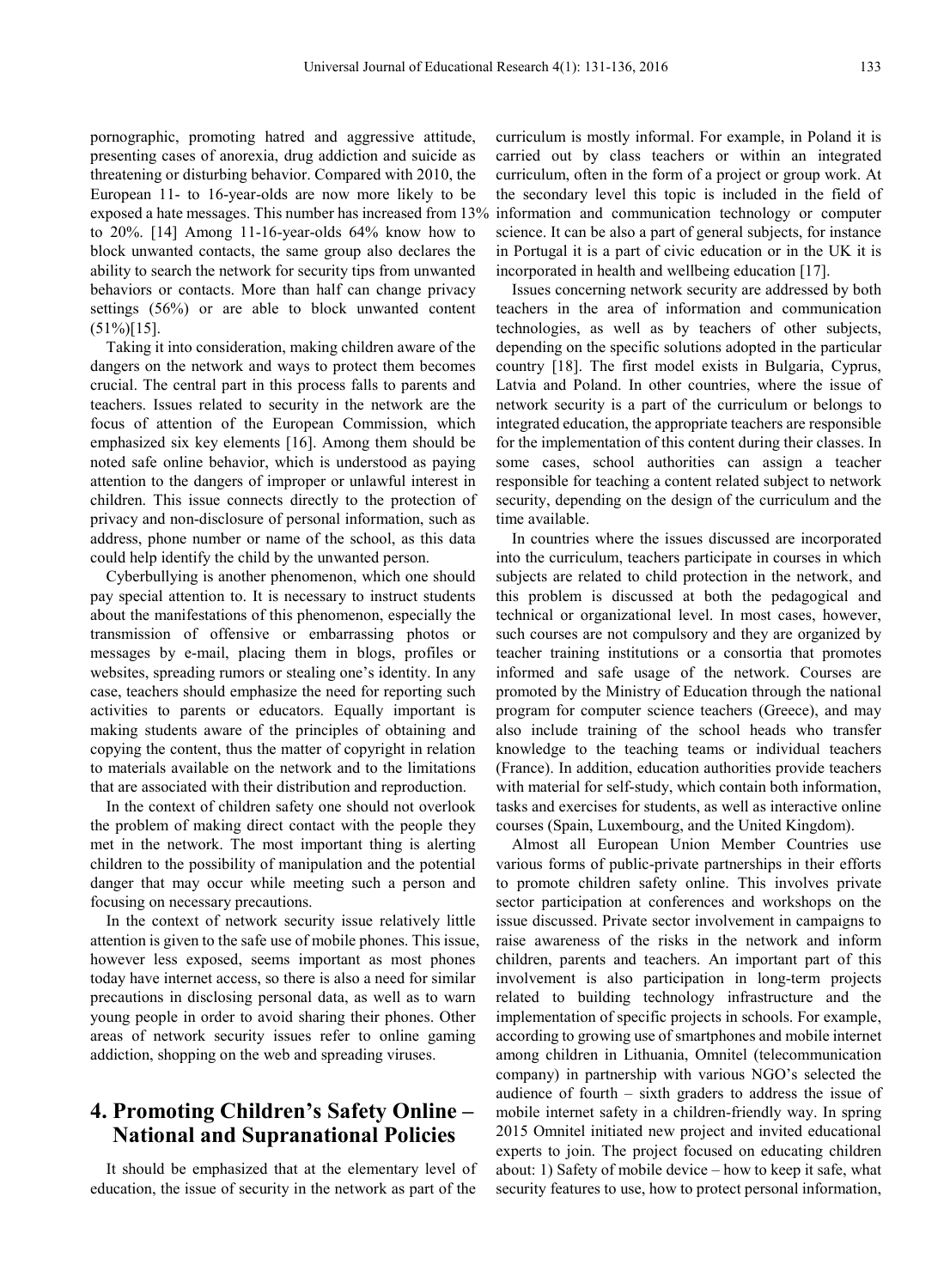etc. 2) Personal safety online – how to deal with cyberbullying and other threats. 3) Facebook – do's and don'ts. [19]

In addition, in some countries private companies support public authorities, for example in the purchase of hardware or specialized software securing Internet connections or monitoring cases of unwanted access to school computers or networks from the outside. For example, in Poland the software to block access to sites containing undesirable or dangerous content was offered to schools free of charge via the Ministry of Education. This project was co-financed by the European Social Fund. Twenty thousand schools and twelve thousand libraries house such software. In addition, the Ministry of Education signed an agreement with one of the leading software companies for the implementation of the strategy of information society development Poland by 2013, with particular emphasis on schools and educational institutions. The Government Plenipotentiary for Equal Treatment has also decided about creating in 2008 a Team for Counteracting Discrimination of the Young in Electronic Mass Media. This group is composed of representatives of 70 public institutions and non-governmental organizations and the representative of the Ministry of Education. The Team has a separate sub-team which is responsible for online safety issues and works on legislation proposals, terms of cooperation, projects of educational campaigns and monitoring of the situation related to children/youth and mass media [20].

Undoubtedly the most important initiative implemented in order to protect children and young people in Internet space at the level of the European Union is the *Safer Internet Program*: *Empowering and Protecting Children Online* for the years 2009-2012. The program was initiated already in 1999, and implemented at national and European levels. The key points included increasing young people awareness of the threats in the network, removing illegal content, web content filtering, engaging civil society on the issue of children protection in the face of technology and the creation of an information base on the use of new technologies by children and young people [21]. Under the program with a budget of  $\epsilon$  55 million a variety of projects aimed at creating a safe Internet space for young people has been established, as well as a promotion of self-regulation in the new technologies industry, cooperation with non-governmental organizations and the organization of the Safer Internet Forum and support of Safer Internet Day. Safer Internet Forum is organized since 2004 as an annual conference of the representatives of the computer industry, legislative and executive authorities of individual countries and organizations representing the rights of children, including those outside the European Union. In 2012, the Forum was held under the motto: "Creating together a Better Internet for Children and Young People". Safer Internet Day is celebrated on February, 7th in more than 70 countries. In 2012 the theme of the feast was: "Discover the digital world together…safely!".

Under the Program Safer Internet Centres operate in 30

countries. Their task is to promote the safe and responsible use of new technologies. This activity is carried out by raising among young people, their parents, carers and teachers through educational materials awareness of the potential risks posed by the use of new technologies. The Centres are involved in the organization of campaigns and information sessions, they also offer access to telephone lines, where experts provide young people, carers and teachers with tips on safe online behavior. The Safer Internet Centres can also report cases of sites with illegal content, especially materials on child abuse. This information, when appropriately verified shall be submitted to the authorities and Internet service providers, which shall then decide to take the necessary steps to prevent such risks [22].

The *Safer Internet Program* also funds the activities of Interpol, as well as activities to raise awareness of the risks and consequences arising from the use information and communication technology by children and young people. In 2009-2012 the financing of Interpol activities came to 500 000 EURO. Among these activities are: EU Kids Online II and EU Kids Online III (Enhancing knowledge regarding to European children's use, risk and safety online), POG (Understanding the Process of online grooming: the Behaviours of men who target young people online), ROBERT Risktaking Online Behaviour - Empowerment through Research and Training and the EU-NET ADB: Research on the intensity and prevalence of the Internet addictive behavior risk among minors in Europe. An interesting initiative under the auspices of EC Safer Internet Program, bringing together NGOs working for children's safety online, is The European NGO Alliance for Child Safety Online ( eNasco network). The main purpose of the network is to disseminate best practices and knowledge in the area of policies designed to strengthen the children's online safety. The network organizes a number of meetings of working groups, exemplified by the eNASCO IV Kick off Meeting - Rome, February 2015 [23].

In May 2012 the European Commission presented an initiative entitled *Digital Agenda: A New Strategy for a safer internet and better internet content for children and teenagers*. It includes a plan to provide children with the skills and digital tools necessary for safe usage and taking full advantage of the digital world [24]. The goal of this document is to develop a partnership between the Commission, Member States, mobile operators, telephone manufacturers and suppliers of social networking services.

In this context, cooperation in the framework of the Coalition of top tech and media companies to make Internet better place for our kids is worth mentioning. In December 2011, 28 industry's leading high-tech and media companies formed under the auspices of the European Commission a coalition to ensure a higher level of safety for children on the Internet. The aim of this initiative is to facilitate reporting harmful content, customize the settings to protect the user's age and increase the range of parental control. The activities of the Coalition are focused on four main objectives, among which are mentioned stimulation of the building of creative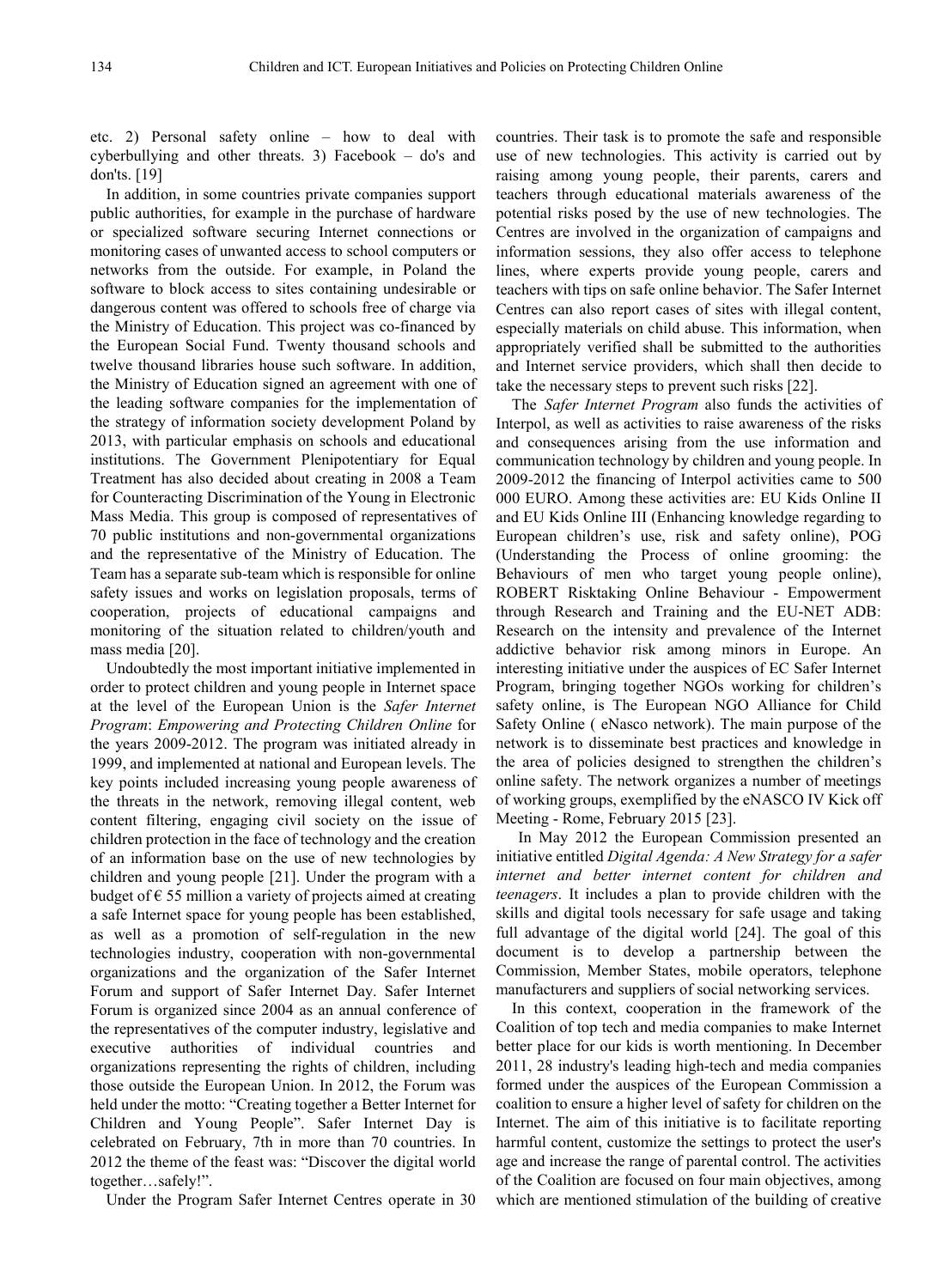and educational online content for children and the creation of platforms providing access to age-appropriate content. Another goal involves the intensification of information and instruction in all schools in the EU on safety rules on the Internet, enabling children to develop digital and media literacy as well as responsibility for themselves in the online environment. The Coalition also refers to creating a safe environment for children, in which parents and children will receive the tools necessary to ensure their protection in the online environment (easy-to-use mechanisms to report harmful content and behavior, transparent, default privacy settings suitable to user's age and user friendly parental control tools). The Coalition stresses also the necessity of fighting against online materials related to the sexual exploitation of children [25].

The European Commission as one of the main links of the European Union institutional system obviously is interested not only in the development of these trends and their monitoring, but also in the introduction of specific regulations in this sphere which on the one hand encourage the fullest possible use of technological tools in schools, while creating mechanisms to protect children and youth from abuse and the dangers to which young people may be exposed.

#### **5. Conclusions**

Taking into consideration current widespread usage among children and young people access to the Internet and other modern information and communication tools, and the perceptions of teachers about the benefits students derive from the use of these tools in the educational process, the European Commission recognizes the enormous, almost revolutionary impact of technology on learning processes [26]. The development of cognitive processes and flexibility in education, encouraging critical thinking, implementation of teamwork, promoting learner-centered approach, as well as lifelong learning life are among the most important advantages of ICT use in the school. Besides, technological tools are extremely helpful for students with special educational needs, as they allow them to pursue their duties in a more flexible way, tailored to their pace of learning and individual needs. It refers also to chronically ill or hospitalized students, who in this way can keep in touch with teachers and classmates, and participate in their group projects. This is particularly important from the point of view of students' self-esteem, development of their independence and responsibility for their work beside the formal education process.

Analyzing the benefits of children and young people's use of technology tools one should not absolutize their role. The critical approach allows us to see the dangers that are associated with excessive reliance on technology. Hence, a key role to raise awareness about the risks to children and young people play parents and teachers, supported by public institutions and non-governmental organizations.

#### **REFERENCES**

- [1] M. Castells. Materials for an Exploratory Theory of the Network Society, British Journal of Sociology, Vol. 51, No.1, 5-24, 2000.
- [2] European Commission, European i2010 initiative on e-Inclusion "To be part of the information society", Online available from http://ec.europa.eu/digitalagenda/en/news/european-i2010-in itiative-e-inclusion-be-part-information-society.
- [3] European Commission, European i2010 initiative on e-Inclusion "To be part of the information society", Online available from http://ec.europa.eu/digitalagenda/en/news/european-i2010-in itiative-e-inclusion-be-part-information-society.
- [4] J. Wojniak. Problem cyfrowej stratyfikacji w ponowoczesnym społeczeństwie informacyjnym, Państwo i Społeczeństwo*,*  vol. 10, no. 2, 135-144, 2010.
- [5] R. Fleming. Technological literacy, Saskatchewan (unpublished report), 1987.
- [6] European Parliament and the Council, Decision No 2318/2003/EC of 5 December 2003 adopting a multiannual programme (2004 to 2006) for the effective integration of information and communication technologies (ICT) in education and training systems in Europe (eLearning Programme), Official Journal L 345, 31/12/2003 P. 0009 – 0016.
- [7] European Commission, e-Learning Designing tomorrow's education, Online available from http://eur-lex.europa.eu/legal-content/EN/TXT/?uri=celex:52 000DC0318 .
- [8] European Commission, Safer Internet Day, 2012, Online available from http://www.saferinternet.org/web/guest/safer-internet-day .
- [9] S. Livingstone, L. Haddon. EU Kids Online: Final report, 2009, Online available from http://www.lse.ac.uk/media@lse/research/EUKidsOnline/EU %20Kids%20I%20(2006-9)/EU%20Kids%20Online%20I% 20Reports/EUKidsOnlineFinalReport.pdf .
- [10] EU Kids Online: findings, methods, recommendations (deliverable D1.6), LSE, London, 2014.
- [11] S. Livingstone, L. Haddon. EU Kids Online: Final report, 2009, Online available from http://www.lse.ac.uk/media@lse/research/EUKidsOnline/EU %20Kids%20I%20(2006-9)/EU%20Kids%20Online%20I% 20Reports/EUKidsOnlineFinalReport.pdf .
- [12] J. Vincent. Mobile opportunities: exploring positive mobile opportunities for European children, POLIS*,* The London School of Economics and Political Science, 2015.
- [13] S. Livingstone, L. Haddon. EU Kids Online: Final report, 2009, Online available from http://www.lse.ac.uk/media@lse/research/EUKidsOnline/EU